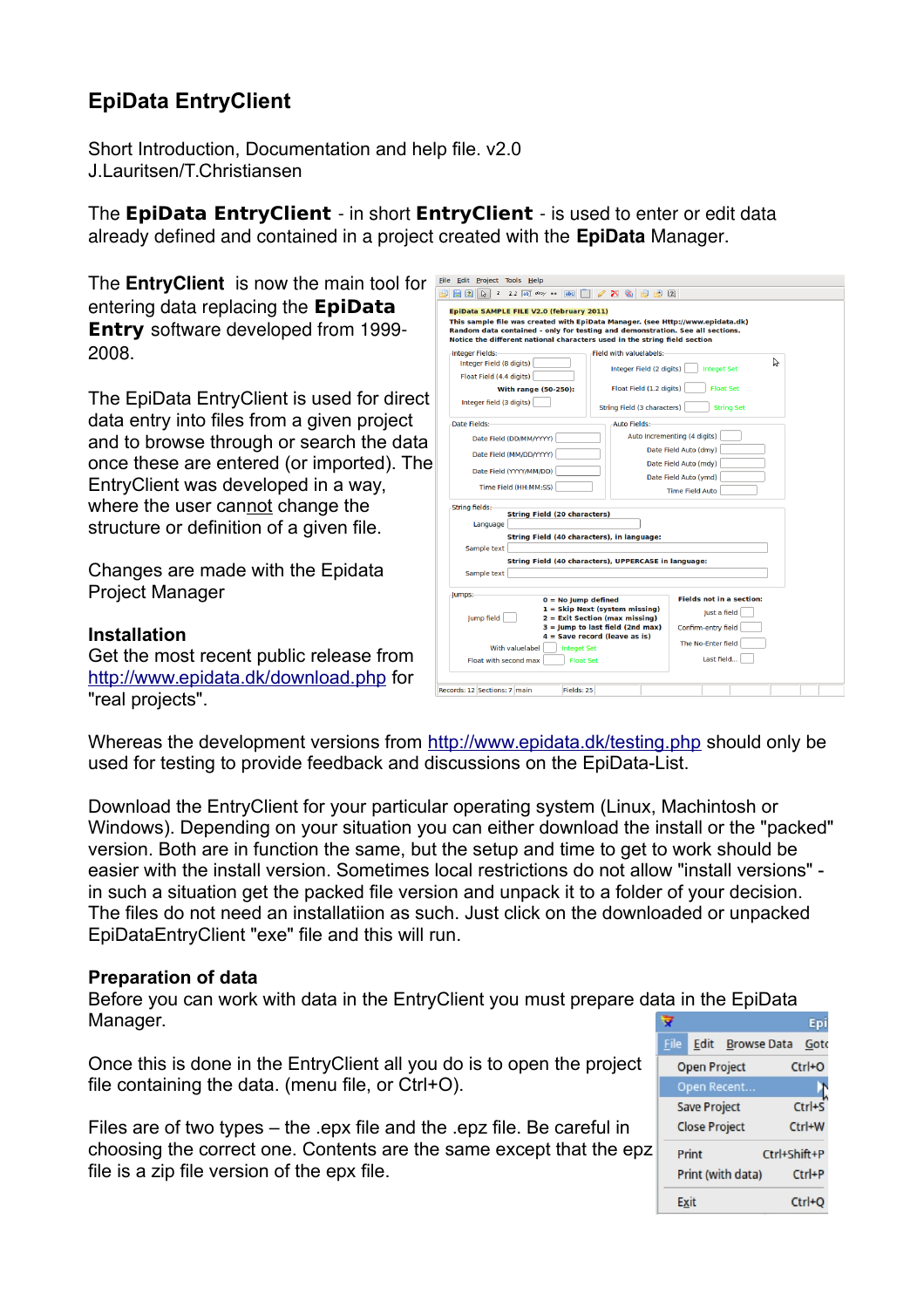After you open the file, the menu changes, such that a " part is also found. This part indicates how you can move

between records, including showing the short-cut keys.

You may also use the indicator at the bottom of the screen. To go to a specific record write the number.

#### **Settings**

The EntryClient has a number of settings:

- **1) General Page:**
	- 1. **Show Welcom Box**: Show a small welcome box in the upper left corner of the screen.
	- 2. **Allow multiple program instances**: If NOT ticked, the program can only have one instance running at a time.
	- 3. **Skip number of records**: The number of records to skip forward or backwards if the user presses F5 / F8.
	- **4. Hint timeout:** The number of seconds a hint is shown on wrong entry.

# **2) Path page:**

- 1. **Default Data folder**: This is the starting folder for then "open file" dialog.
- 2. **Tutorials folder**: The program searches this folder for .pdf files and places found files in the help menu.
- 3. **Tutorial web URL**: A user customized link to a website. This link opens when cliking on "Tutorials on Web" in the help menu.

## **3) Colours Page:**

- 1. **Field colour...**: If an illigal entry is made, the field is focused and given this colour.
- 2. **Value Label colour**: If the field is showing the label part of a value label right of the field, the label will be given this colour. (Option to show value label is set in EpiData Manager.)
- **3. Active Field:** Colour shown for the active field in focus, where data is currently entered.
- **4. Inactive field:** All other fields not having focus.

## **Notes on data entry:**

With the introduction new attributes for fields a new aspect of data entry has risen – flow of entry. On a normal entry of fields, the flow is defined as moving from field to field in a leftto-righ, then down, manner – but with respect to sections.

The flow of entry is respected whenever a field is left either because the entire length of the field is filled\* or by using one of the following keys: "Arrow down", "Enter" or "Tab".

It is however possible to break the flow of entry (although this is normally not recommended) by using the mouse to click on a new field or pressing the "Arrow up" key. It is not recommended because a field could have some attributes set the defines another flow of entry (see jumps below).

The new attributes are:

• A field can have the "Must Enter" attribute set. This mean that during entry, the field

| a "browse"<br>ove |     | File Edit Browse Help | <sup>7</sup> EpiData Entry Client (v0.1.3) |
|-------------------|-----|-----------------------|--------------------------------------------|
|                   | 212 |                       |                                            |